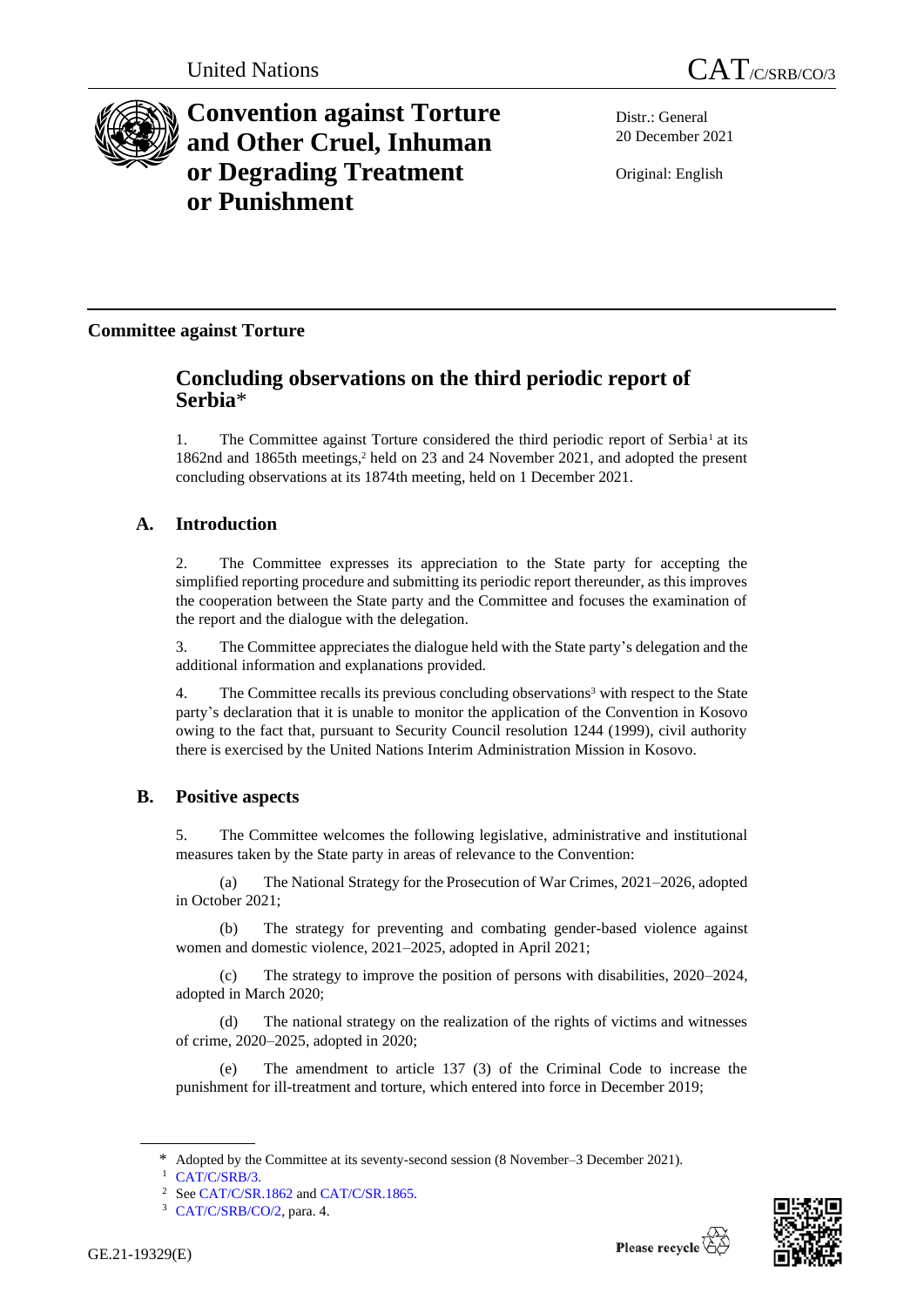(f) The law on free legal aid, No. 87/2018, which entered into force in October 2019;

(g) The Law on Asylum and Temporary Protection, No. 24/2018, which entered into force in March 2018;

(h) The Law on Prevention of Domestic Violence, No. 94/2016, which entered into force in June 2017;

The strategy to reduce overcrowding in institutions for the execution of criminal sanctions until 2020, No. 43/2017, adopted in May 2017.

# **C. Principal subjects of concern and recommendations**

# **Pending follow-up issues from the previous reporting cycle**

6. In its previous concluding observations,<sup>4</sup> the Committee requested the State party to provide information on its implementation of the Committee's recommendations on taking steps to ensure in practice that detained persons undergo an independent medical examination from the outset of their deprivation of liberty<sup>5</sup> and on publicly condemning and investigating threats to and attacks on human rights defenders, journalists, lesbian, gay, bisexual, transgender and intersex persons and members of the Roma community.<sup>6</sup> The Committee expresses its appreciation for the State party's response on those matters and for the substantive follow-up information provided on 2 August 2016<sup>7</sup> and in its third periodic report. The Committee considers that the above-mentioned recommendations have been only partly implemented (see paras. 14 (c) and 42 below).

# **Definition of torture**

7. The Committee welcomes the amendment of the Criminal Code in 2019 to ensure that acts of torture committed by public officials are punished with graver penalties. It acknowledges that article 25 of the Constitution of Serbia prohibits torture, inhuman or degrading treatment or punishment, and that its article 16 enables generally accepted rules of international law and ratified international treaties to be applied directly. However, the Committee is concerned that the definition of torture in the Criminal Code is not aligned with article 1 of the Convention, that acts of torture or ill-treatment are not punished with penalties commensurate with their grave nature, and that the statute of limitations for the crime of torture remains in place (arts. 1 and 4).

8. **The Committee recalls its previous concluding observations**<sup>8</sup> **and requests that the State party, as a matter of priority, expedite the drafting and adoption of amendments to articles 136 and 137 of the Criminal Code in order to incorporate into the legal definition of torture all the elements contained in article 1 of the Convention and ensure that penalties for torture are appropriate to the gravity of the crime, as set out in article 4 (2) of the Convention. The State party should further ensure that the offence of torture is not subject to any statute of limitations, in order to preclude any risk of impunity in relation to the investigation of acts of torture and the prosecution and punishment of perpetrators.**

#### **Convention as a source of law in national courts**

9. The Committee notes that, in accordance with article 167 (1) and (2) of the Constitution, the Constitutional Court is empowered to decide on the compliance of ratified international treaties with the Constitution. It further notes with concern the scarcity of cases in which the Convention has been invoked and directly applied before the domestic courts (arts. 2 and 10).

<sup>4</sup> Ibid., para. 23.

<sup>5</sup> Ibid., para. 9 (a).

<sup>6</sup> Ibid., para. 19.

<sup>7</sup> [CAT/C/SRB/CO/2/Add.1.](http://undocs.org/en/CAT/C/SRB/CO/2/Add.1)

<sup>8</sup> [CAT/C/SRB/CO/2,](http://undocs.org/en/CAT/C/SRB/CO/2) para. 8**.**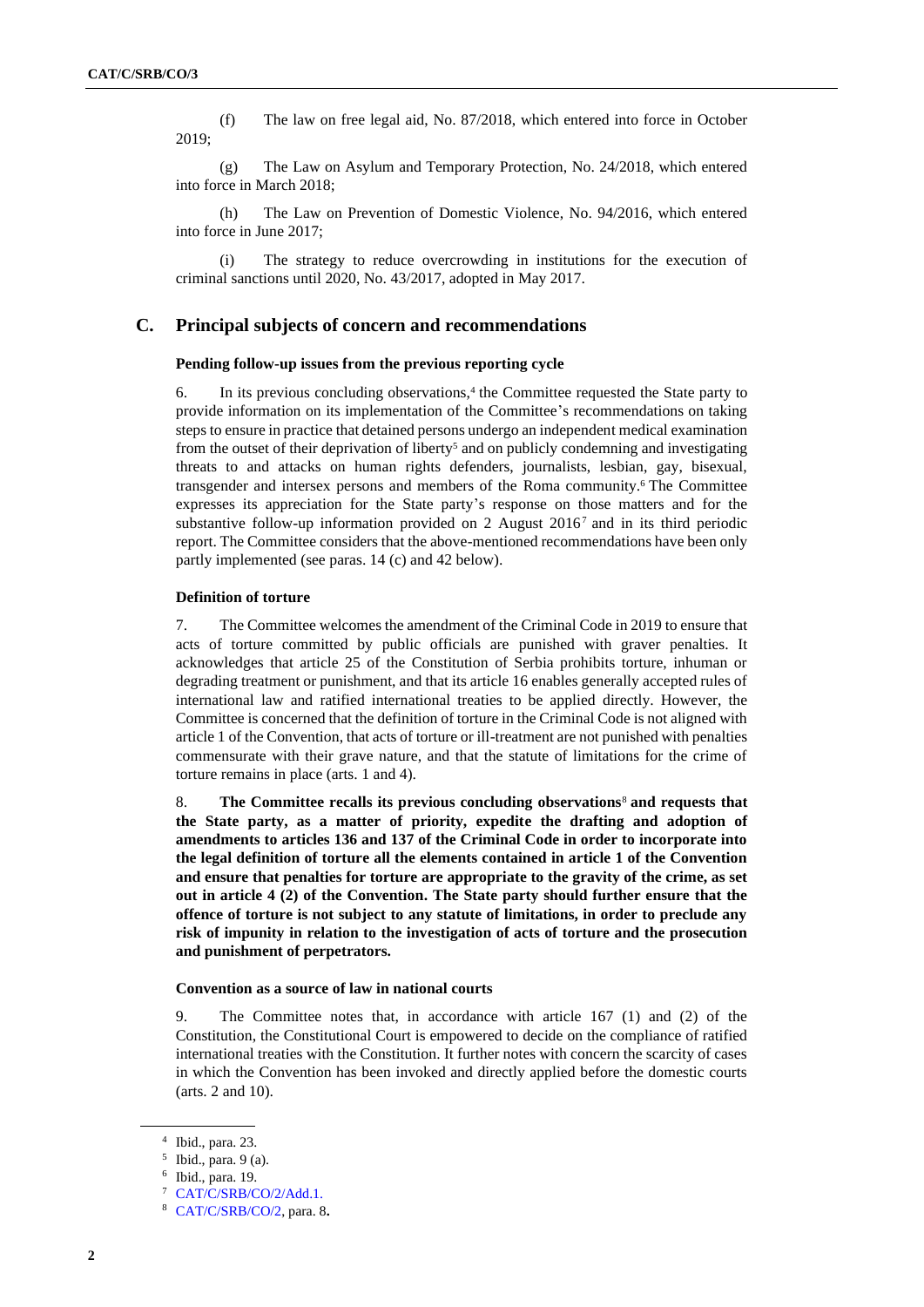10. **The State party should ensure:**

(a) **The full and direct applicability of the provisions of the Convention in national courts so that it can be invoked before them, and clarify the precedence of international human rights instruments to which the State is a party over national legislation in the case of a conflict;**

(b) **That State officials, including judges, prosecutors and lawyers, receive training that covers the provisions of the Convention in order to assert the rights established in those provisions and to ensure that they are taken into account and directly applied in the national courts.**

# **National human rights institution**

11. The Committee is concerned about reports of the compromised independence, effectiveness and visibility of the Protector of Citizens. It is further concerned about the notable reduction in the number of visits carried out by the national preventive mechanism, particularly within police detention units and during the period of restrictions related to the coronavirus disease (COVID-19) pandemic, the delayed publishing of its findings and recommendations and the perceived lack of trust by civil society organizations formerly cooperating with the mechanism (art. 2).

12. **The State party should take measures to strengthen the independence of the Protector of Citizens, including the independence of its staff responsible for facilitating the work of the national preventive mechanism and its operational autonomy, particularly with regard to conducting independent, regular and unannounced visits to all places of deprivation of liberty, including institutions for persons with psychosocial disabilities and social care homes, in cooperation with representatives of civil society organizations. The national preventive mechanism must be able, while respecting the precautions that the COVID-19 pandemic imposes, to physically access all places of deprivation of liberty in order to exercise its prevention mandate effectively. The State party should ensure that the national preventive mechanism reports publicly on its findings, without delay, and alerts the authorities to adverse detention conditions or conduct amounting to torture or ill-treatment.**

### **Fundamental legal safeguards**

13. The Committee is concerned that the legal framework guaranteeing legal safeguards for detained persons is not effectively implemented in practice, including cases where individuals do not receive notification of their rights at the initial stages of detention, inadequate services provided by court-appointed lawyers, the presence of police officers during medical examinations, the failure of medical professionals to document injuries and other traces of torture and ill-treatment in line with international standards and a lapse in the referral of medical reports to the Public Prosecutor and the relevant judicial authorities (arts. 2 and 11–12).

14. **Recalling its previous recommendations,**<sup>9</sup> **the Committee urges the State party to ensure that all fundamental legal safeguards against torture are guaranteed in practice, and not merely in law, for all detained persons from the outset of their deprivation of liberty, in accordance with international standards, including the right of detainees:**

(a) **To be promptly informed, in a language that they understand, both orally and in writing, of their rights, including by being served with the written letter of rights; to be given the reasons for their arrest and the charges against them; to sign a paper confirming that they have understood the information provided to them; and to notify family members, or any other person of their choice, that they have been taken into custody;**

(b) **To have access to a competent and independent lawyer, by reinforcing the system of free legal aid;** 

<sup>9</sup> Ibid., para. 9.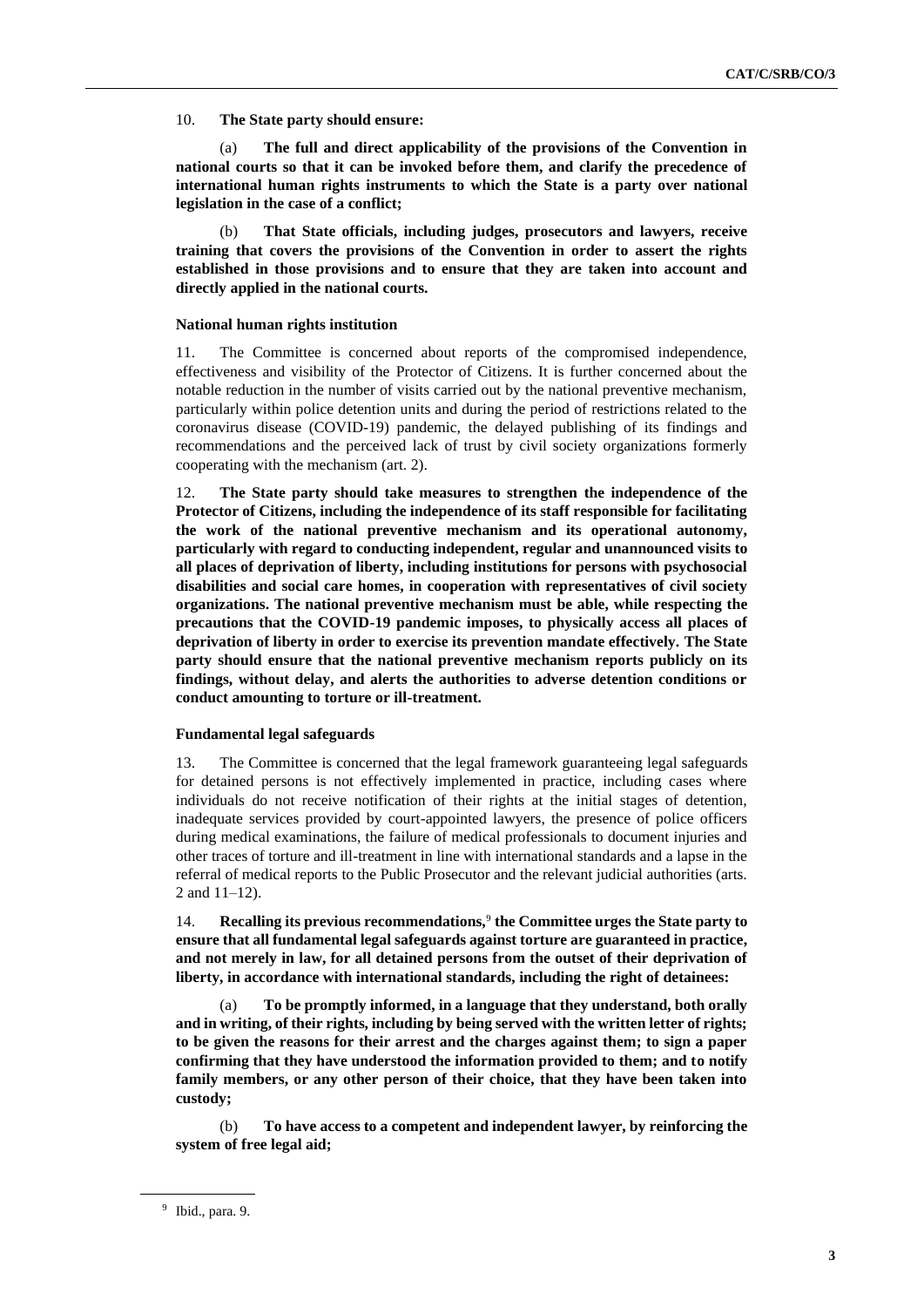(c) **To request and receive a medical examination by an independent medical doctor from the outset of the deprivation of liberty; to medical examinations that are conducted out of hearing and out of sight of police officers and prison staff, unless the doctor concerned explicitly requests otherwise; to have their medical record immediately brought to the attention of a prosecutor whenever the findings or allegations may indicate torture or ill-treatment; and to health-care professionals that are not exposed to any form of undue pressure or reprisals when fulfilling their duty;**

To have their detention systematically recorded in a register at the place **of detention and in a central register of persons deprived of their liberty, which their lawyers and family members can access, in line with the Body of Principles for the Protection of All Persons under Any Form of Detention or Imprisonment.** 

# **Conditions of detention**

15. The Committee welcomes the significant steps taken to reduce overcrowding, including by renovating and increasing the capacity of the existing detention infrastructure and the use of non-custodial measures. It remains concerned, however, that overcrowding in pretrial detention facilities and in prisons across the country persists. It is further concerned about the shortage of prison staff and the consequent inability to prevent violence and manage vulnerable prisoners in this context (arts. 2, 11 and 16).

# 16. **The Committee recommends that the State party:**

(a) **Take into account the lessons learned from the COVID-19 pandemic and intensify its efforts to significantly reduce prison overcrowding, by trying to limit prison admissions and making greater use of non-custodial measures, such as parole and early release, in accordance with the United Nations Standard Minimum Rules for Noncustodial Measures (the Tokyo Rules) and the United Nations Rules for the Treatment of Women Prisoners and Non-custodial Measures for Women Offenders (the Bangkok Rules);**

(b) **Continue to renovate all places of detention in need of repair with a view to improving their infrastructure and material conditions and to bring prison conditions into line with the United Nations Standard Minimum Rules for the Treatment of Prisoners (the Nelson Mandela Rules) and the European Prison Rules adopted by the Council of Europe;**

(c) **Improve the remuneration and working conditions and increase the number of prison staff, provide prison staff with training on the management of inmates and strengthen the monitoring and management of inter-prisoner violence, vulnerable prisoners and other prisoners at risk.**

# **Health care in prisons**

17. The Committee welcomes the actions taken to train medical staff and to reconstruct and renovate medical units within prison establishments. It is concerned, however, about reports indicating that health-care services in prisons are inadequate, particularly with regard to the provision of psychiatric treatment, and notes that medical screenings of newly arriving detainees, including the recording and analysis of their injuries, are cursory and that there is no systemized practice of reporting to judicial authorities (arts. 12 and 13).

18. **The State party should improve the quality of health services provided to inmates; conduct prompt medical screening of inmates upon their entry into detention facilities and after transfers, in order to, inter alia, detect and prevent the spread of infectious diseases, including COVID-19; recruit more qualified medical doctors, including psychiatrists; appropriately maintain medical files and registers, including those used for recording injuries; and ensure that medical reports of injuries indicating ill-treatment are sent without delay to the independent mechanism responsible for carrying out a thorough examination and investigation.**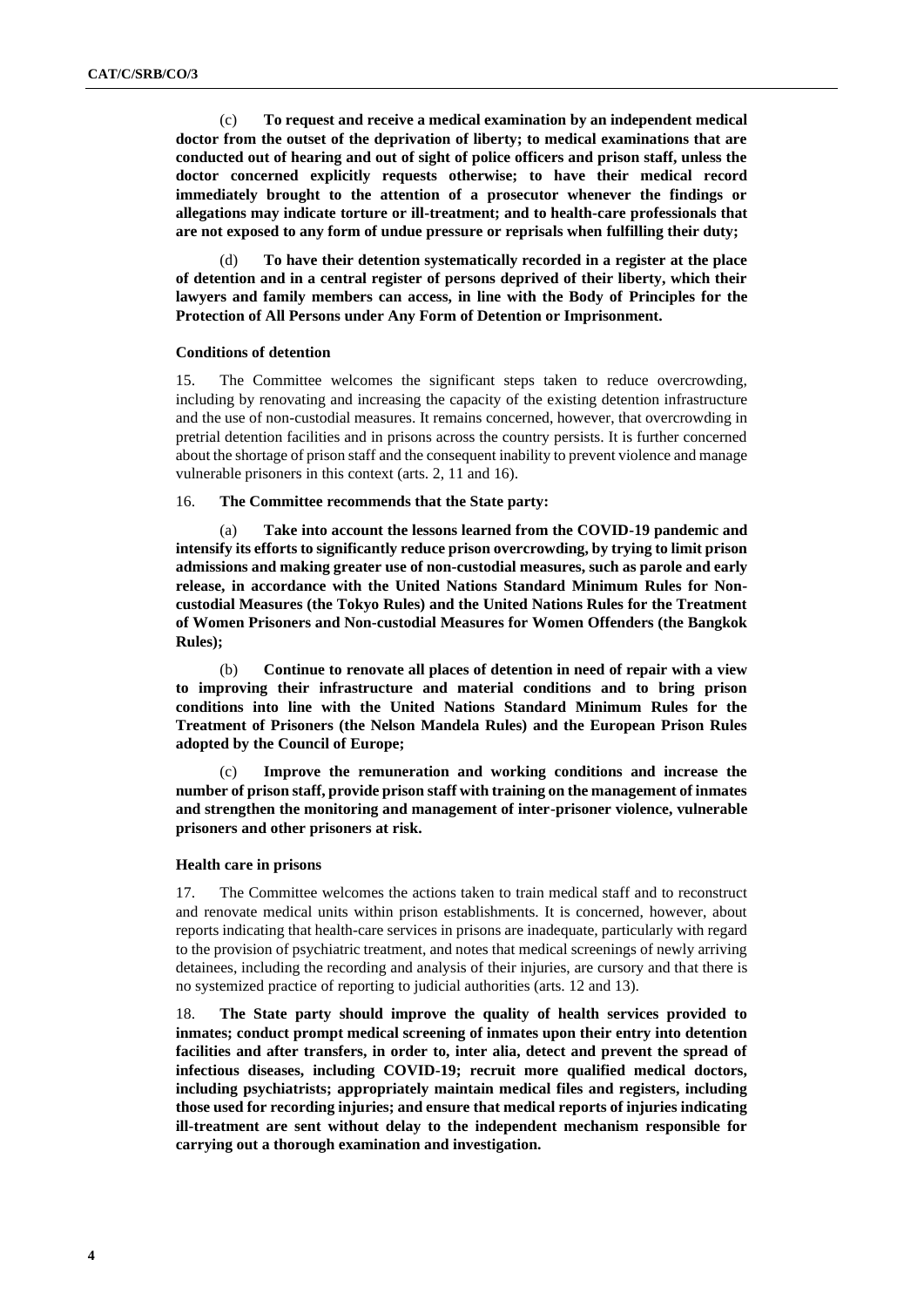#### **Impunity for acts of torture and ill-treatment**

19. The Committee is concerned that inadequate efforts are made to investigate the vast majority of criminal complaints lodged against police officers, prison staff and other State agents. Noting the low number of reported and adjudicated complaints regarding acts of torture and other ill-treatment, the Committee is seriously concerned about the disproportionately low ratio of convictions as compared with acquittals and case dismissals, further noting that where penalties are handed down to public officials, these are largely inadequate and not proportionate to the gravity of the act of torture (arts. 12–13).

# 20. **The State party should:**

(a) **Ensure that all complaints of torture and ill-treatment are promptly investigated in an impartial manner by an independent body, and that there is no institutional or hierarchical relationship between that body's investigators and the suspected perpetrators of such acts;**

(b) **Ensure that the authorities launch investigations whenever there are reasonable grounds to believe that an act of torture or ill-treatment has been committed;**

(c) **Ensure that, in cases of alleged torture or ill-treatment, suspected perpetrators are suspended from duty immediately and for the duration of the investigation, particularly when there is a risk that they might otherwise be in a position to repeat the alleged act, commit reprisals against the alleged victim or obstruct the investigation;**

(d) **Ensure that both the crime of torture and the attempt to commit such a crime are punishable with appropriate penalties that are commensurate with the gravity of their nature, as set out in article 4 (2) of the Convention;**

(e) **Compile and publish comprehensive disaggregated statistical information relevant to all complaints and reports received of torture or ill-treatment, including information as to whether such complaints led to investigations and, if so, by which authority, whether the investigation resulted in the imposition of disciplinary measures or prosecutions and whether the victims obtained redress.**

#### **Introduction of life sentences to the Criminal Code**

21. The Committee is concerned about amendments to the Criminal Code in 2019 introducing the penalty of life imprisonment for several offences, and excluding parole for four of them, thus eliminating the prospect of the prisoner's release and the possibility of a review of the sentence, hence amounting to mental pain or suffering in contravention to provisions of the Convention (arts. 2 and 4).

22. **The State party should reconsider the introduction of the penalty of life imprisonment without parole and ensure that convicted persons currently serving such sentences are entitled to a judicial review of their sentences and are eligible for parole.**

### **Juvenile justice**

23. The Committee is concerned about the limited educational rehabilitation programmes for children deprived of liberty in correctional institutions and of reports regarding their illtreatment, including as a disciplinary sanction (arts. 11 and 16).

# 24. **The State party should:**

(a) **Consider establishing an effective, specialized and well-functioning juvenile justice system, in compliance with international standards, including the United Nations Standard Minimum Rules for the Administration of Juvenile Justice (the Beijing Rules) and the United Nations Guidelines for the Prevention of Juvenile Delinquency (the Riyadh Guidelines);**

(b) **Take effective measures to prevent any public official from mistreating children, including by investigating such acts and ensuring that appropriate disciplinary or penal measures are taken;**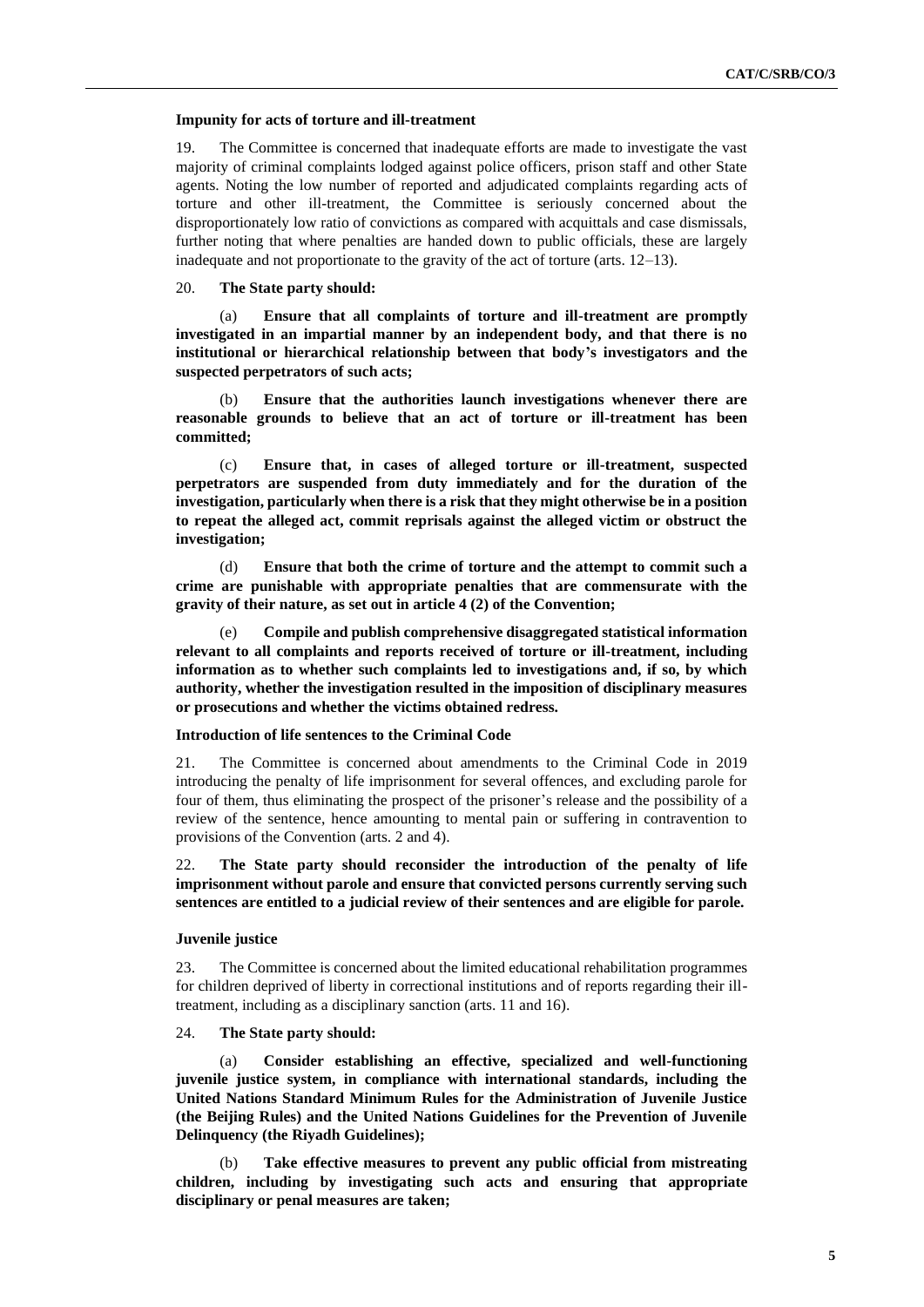(c) **Strengthen existing and develop new educational and rehabilitation programmes aimed at reducing juvenile recidivism and encouraging pro-social behaviour, provide adequate recreational activities conducive to the social integration of children deprived of their liberty and address the problem of the shortage of qualified officers specially trained to work with juveniles.** 

# **Treatment of persons in social care and psychiatric institutions**

25. The Committee regrets the lack of progress made by the State party in addressing the Committee's previous concerns<sup>10</sup> regarding the involuntary confinement of persons with mental and psychosocial disabilities in psychiatric institutions, their deinstitutionalization and the continued use of restraints. The Committee is particularly concerned about the situation of women with disabilities in residential institutions who are exposed to high levels of violence without any prevention or protection measures in place. It is further concerned about the poor living conditions and the inadequate access to health care, education and rehabilitation experienced by children with disabilities in residential care, who are exposed to cruel, inhuman and degrading treatment without redress (arts. 2, 11, 13 and 16).

# 26. **Recalling its previous recommendations,**<sup>11</sup> **the Committee recommends that the State party:**

(a) **Ensure that national legislation guarantees effective legal safeguards for all persons with mental and psychosocial disabilities with regard to involuntary hospitalization, including a complaint mechanism and effective judicial review, as well as for involuntary psychiatric and medical treatment in psychiatric institutions, including with regard to the strict regulation of the use of chemical and physical restraints;**

(b) **Ensure that the national preventive mechanism is able to conduct regular and unannounced visits to psychiatric and other social care institutions without any restrictions;**

(c) **Investigate effectively, promptly and impartially all complaints of illtreatment of persons with mental and psychosocial disabilities, including children and persons hospitalized in psychiatric institutions, bring those responsible to justice and provide redress to victims;**

(d) **Ensure that mental health services in the community are sufficiently and adequately funded.**

# **International judicial cooperation**

27. The Committee is concerned that the State party refuses to extradite persons suspected of crimes of torture and is slow to investigate these allegations and prosecute those responsible. The Committee notes the lack of action taken by the State party to comply with the surrender order issued by the International Residual Mechanism for Criminal Tribunals in the case of Petar Jojić and Vjerica Radeta, thereby negatively affecting its cooperation with the Mechanism (arts. 5 and 7–8).

28. **The State party should ensure that all persons suspected of complicity in and perpetration of war crimes and crimes against humanity, including senior police officials, military personnel and political officials, are brought to justice. The State party should either extradite alleged perpetrators of torture and ill-treatment to a State with jurisdiction over the offence or transfer them to an international criminal tribunal, according to its international obligations, or prosecute them, in compliance with the provisions of the Convention.**

<sup>10</sup> Ibid., para. 18.

 $11$  Ibid.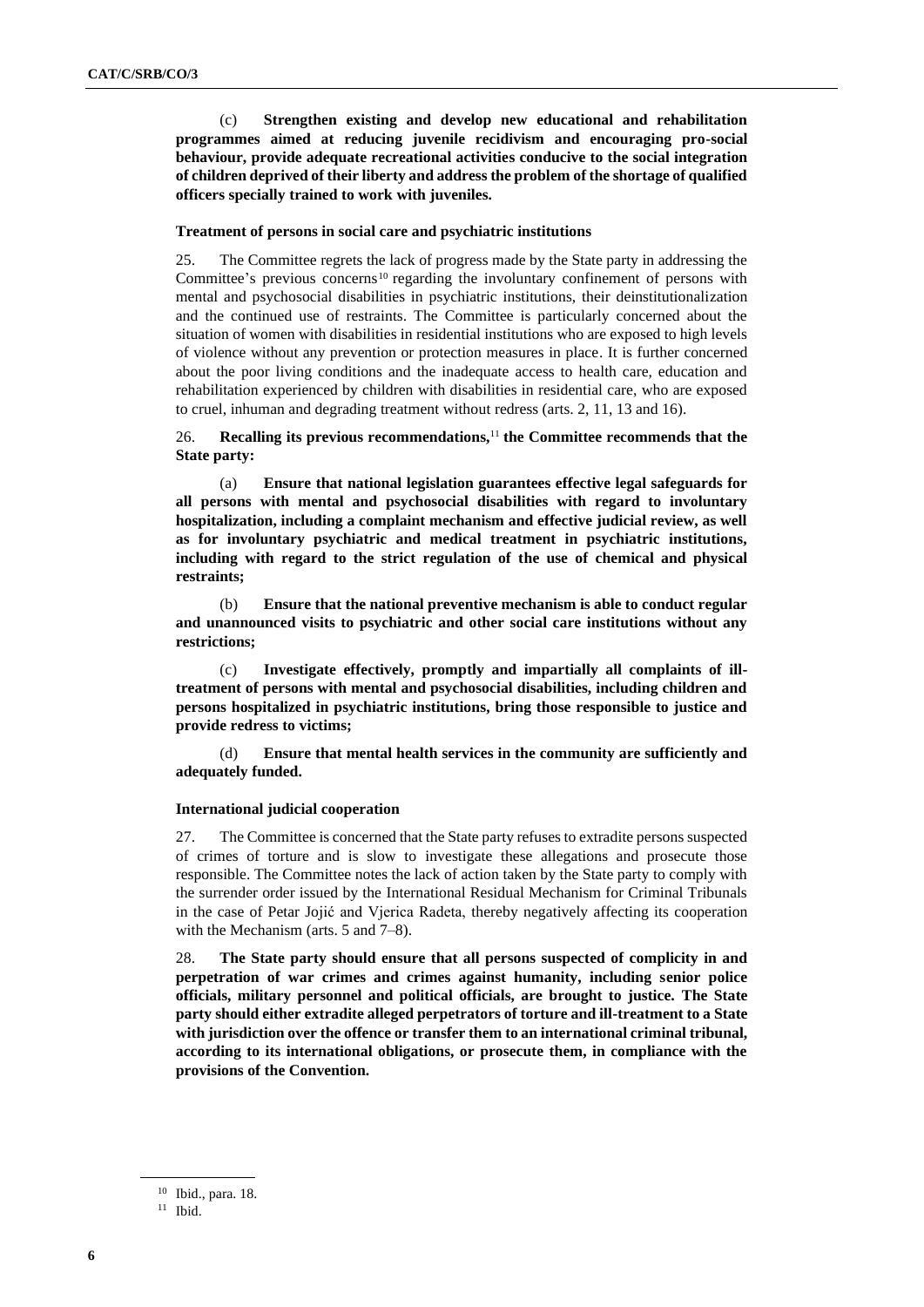### **Redress and compensation**

29. While welcoming the establishment of working groups to improve the dispensation of compensation to victims of serious crimes and to safeguard the rights of victims and witnesses of crime, the Committee regrets that no specifics were provided to it on the outcome of these initiatives. It also regrets that the State party did not indicate whether victims of torture have received medical or psychosocial rehabilitation. The Committee is concerned that the State party has not provided specifics of redress and compensation to victims of persons convicted by the International Tribunal for the Former Yugoslavia or the International Residual Mechanism for Criminal Tribunals (arts. 2 and 14).

30. **Recalling its general comment No. 3 (2012) on the implementation of article 14, the Committee urges the State party to take all the necessary measures to enable victims of torture and ill-treatment committed in the State party or abroad to obtain full and effective redress, including means of rehabilitation and care specifically tailored to their needs. The State party should compile and provide to the Committee information on redress and on compensation measures, including means of rehabilitation, ordered by the courts or other State bodies and actually provided to victims of torture or illtreatment.**

# **Forced removals and diplomatic assurances**

31. The Committee recalls its decision in 2019 on an individual communication submitted by Cevdet Ayaz, finding that Serbia violated articles 3 and 22 of the Convention when Mr. Ayaz was wrongfully extradited to Turkey.<sup>12</sup> It regrets the lack of progress made by the State party in carrying out comprehensive post-expulsion monitoring of the complainant and ensuring redress (arts. 2–3 and 12–13).

32. **The State party should establish a mechanism for the objective, impartial and reliable post-expulsion monitoring of Mr. Ayaz and further provide redress to the complainant, including adequate compensation of non-pecuniary damage resulting from the physical and mental harm that he endured, and provide the Committee with information on institutional and legal reforms undertaken to avoid a similar wrongful extradition.**

#### **Asylum system and non-refoulement**

33. While welcoming the adoption of the Law on Asylum and Temporary Protection in 2018, the Committee is concerned that, in practice, asylum seekers are prevented from accessing the asylum procedure and being identified at an early stage due to insufficient procedural safeguards for the assessment of claims and the granting of international protection, particularly in the transit zone of Nikola Tesla international airport in Belgrade and at the border entry points. This includes the absence of a protection-sensitive screening mechanism within the refugee status determination process and an insufficient number of well-trained staff, including within the Border Police and the Asylum Office, to ensure fair and effective decision-making in line with relevant international standards (arts. 2–3 and 16).

34. **Recalling its previous recommendations,** <sup>13</sup> **the Committee further recommends that the State party:** 

(a) **Secure the civil structure of the Asylum Office and place it outside the Border Police Directorate;** 

(b) **Allow for independent, fair and efficient judicial review of negative asylum decisions by amending the Law on Asylum and Temporary Protection to introduce judicial review at the second instance by the Administrative Court;**

(c) **Provide training on international refugee law and international human rights law, specifically on the principle of non-refoulement, to immigration officials, as** 

<sup>12</sup> Se[e CAT/C/67/D/857/2017.](http://undocs.org/en/CAT/C/67/D/857/2017)

<sup>13</sup> [CAT/C/SRB/CO/2,](http://undocs.org/en/CAT/C/SRB/CO/2) paras. 14–15.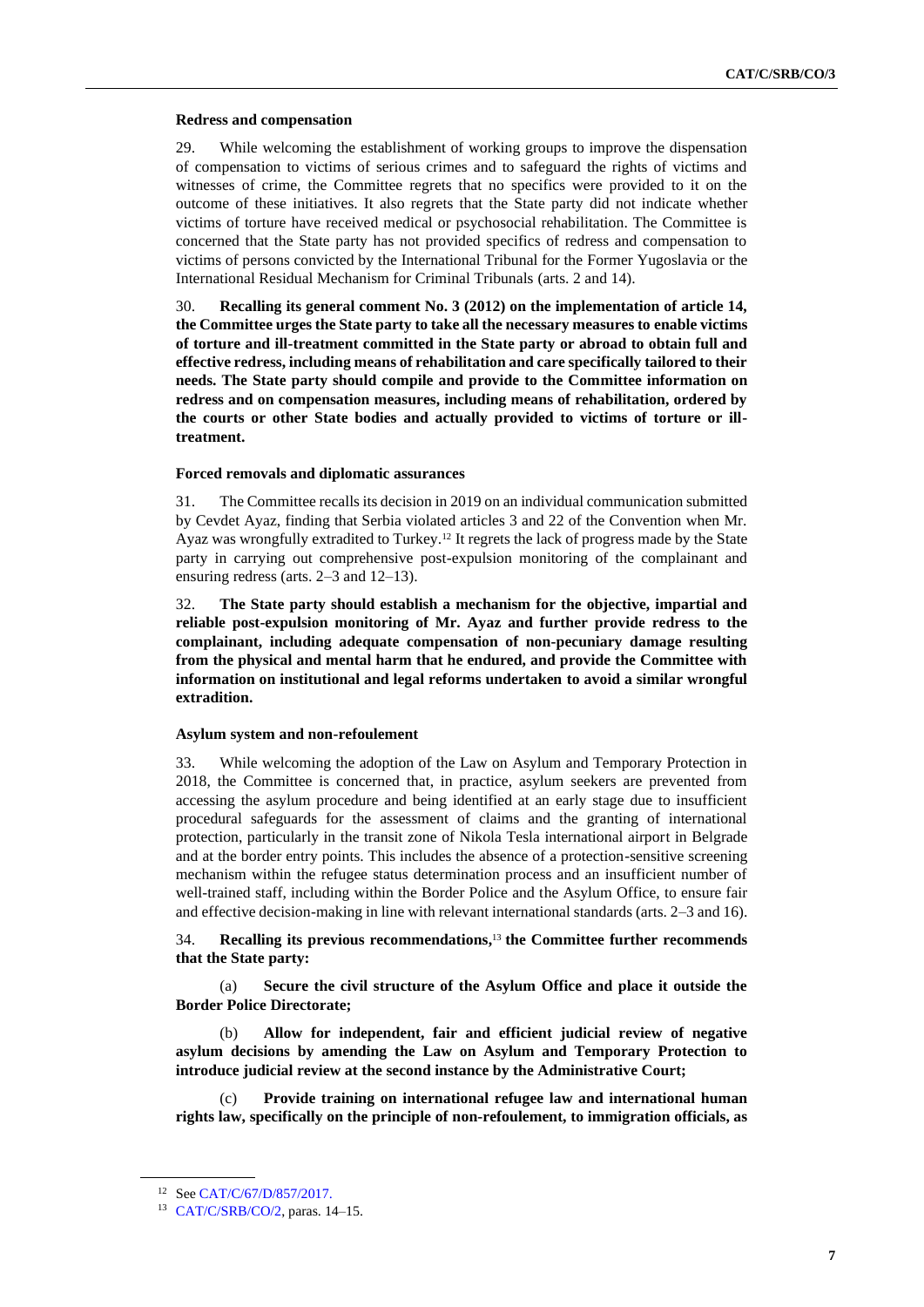**well as ensure that all internal documents and standard operating procedures include sufficient safeguards against refoulement;**

(d) **Ensure access to the territory and sufficient and effective protection from refoulement at Nikola Tesla international airport by making sure that persons detained in the transit zone of the airport receive information about their right to seek asylum, including effective access to the asylum procedure, immediately and in language they understand;**

(e) **Introduce a border monitoring mechanism that includes representatives of independent entities, such as international organizations and civil society with expertise in international refugee law and international human rights law, to ensure that border authorities are acting in line with the principle of non-refoulement and the prohibition of collective expulsion, as well as for the purpose of collecting accurate data;** 

(f) **Ensure that asylum seekers and migrants held in detention are provided with adequate medical and mental health care, including a medical examination upon arrival and routine assessments, record any indications supporting their claims of being subject to torture or ill-treatment and provide them with support services.**

# **Training**

35. While welcoming the training modules on the Convention that have been offered to police, security and immigration personnel, the Committee has not received information on whether this training is delivered to military personnel, including for international deployments, and has been adapted to the circumstances of the COVID-19 pandemic (art. 10).

36. **The State party should ensure mandatory training on the provisions of the Convention for all law enforcement personnel and other public officials who come into contact with persons deprived of their liberty, migrants and asylum seekers, including the absolute prohibition of torture and ill-treatment and of the penalties that they would face should they fail to meet their obligations in this regard, ensuring that such training is adapted to emergency circumstances. It should also continue to ensure that all relevant staff, including medical personnel, are specifically trained to identify cases of torture and ill-treatment, in accordance with the Manual on the Effective Investigation and Documentation of Torture and Other Cruel, Inhuman or Degrading Treatment or Punishment (the Istanbul Protocol).**

# **Counter-terrorism**

37. The Committee regrets the failure of the State party to provide it with information on persons convicted under counter-terrorism legislation, the legal safeguards and remedies available to persons subjected to counter-terrorism measures in law and in practice, whether there are complaints of the non-observance of international standards in this regard and the outcome of these complaints (arts. 2, 11 and 16).

# 38. **The State party should ensure that:**

(a) **The measures taken to combat terrorism are in conformity with the Convention and strictly necessary in the light of the situation and the requirements of the principle of proportionality;**

(b) **All allegations of torture and ill-treatment of persons accused of involvement in terrorist acts are promptly, impartially and effectively investigated and that perpetrators are prosecuted and appropriately punished;**

(c) **It provides the Committee with the information requested regarding persons convicted under counter-terrorism legislation;**

(d) **The human rights pillar of the United Nations Global Counter-Terrorism Strategy is included in the training programmes in the sphere of fight against terrorism and the impact of such training programmes is evaluated.**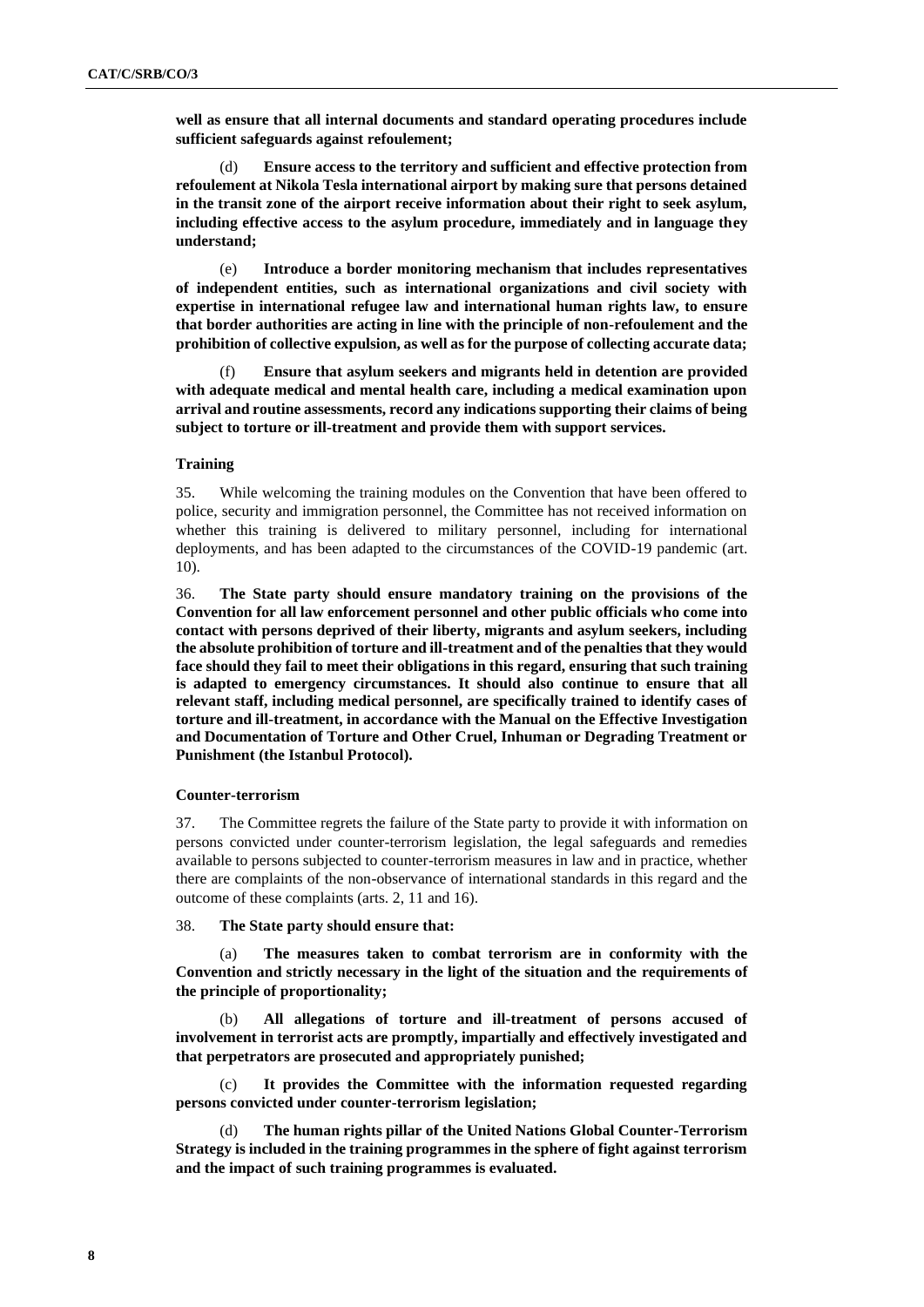# **Independence of the judiciary**

39. The Committee regrets the persistence of its previous concern<sup>14</sup> regarding political influence in judicial appointments (arts. 2 and 12).

40. **The State party should ensure the full independence, impartiality and effectiveness of the judiciary, including by ensuring that appointment of judges conforms to the relevant international standards, including the Basic Principles on the Independence of the Judiciary.**

# **Attacks on journalists and human rights defenders**

41. The Committee is deeply concerned about the many consistent reports of repeated attacks, harassment, intimidation, arbitrary arrest and detention experienced by journalists and human rights defenders seeking to exercise their right to freedom of association or expression in the State party (arts. 2, 12–13 and 16).

42. **Recalling its previous recommendations,**<sup>15</sup> **the Committee urges the State party to adopt and implement a public policy for the protection of journalists and human rights defenders that is the outcome of a participatory process, and to examine in greater depth the causes of the unprecedented violence towards these groups, with a view to ensuring that journalists and human rights defenders are able to carry out their work and activities freely in the State party, without fear of reprisals or attacks.**

# **Gender-based and domestic violence**

43. The Committee recognizes the State party's efforts to codify women's rights and to criminalize gender-based violence in its Criminal Code. It is concerned, however, about the low rate of indictment for domestic violence charges and that, despite legal provisions for emergency measures, the majority of victims do not benefit from individualized protection plans (arts. 2, 12–14 and 16). It is further concerned about the limited number of shelters available to victims of domestic violence throughout the territory of the State party.

44. **The Committee recalls its previous recommendations,**<sup>16</sup> **and further urges the State party to ensure that all cases of domestic and gender-based violence are promptly and thoroughly investigated, that the alleged perpetrators are prosecuted and, if convicted, are punished appropriately, and that the victims receive redress, including adequate compensation and rehabilitation. It also urges the State party to ensure the prevention of violence, including by removing legal impediments for women who are victims of domestic violence so that they may immediately petition the authorities for protection measures, including restraining orders and legal separation. The Committee recommends that the State party increase the number of specialized shelters in the country and ensure that survivors of gender-based violence are able to access these shelters and receive the necessary medical care, psychological support and legal assistance they require.**

# **Follow-up procedure**

45. **The Committee requests the State party to provide, by 30 December 2022, information on follow-up to the Committee's recommendations on the definition of torture, the national human rights institution and impunity for acts of torture and illtreatment (see paras. 8, 12 and 20 (a) above). In that context, the State party is invited to inform the Committee about its plans for implementing, within the coming reporting period, some or all of the remaining recommendations in the concluding observations.**

### **Other issues**

46. **The State party is requested to widely disseminate the report submitted to the Committee and the present concluding observations, in appropriate languages, through** 

<sup>14</sup> Ibid., para. 22.

<sup>15</sup> Ibid., para. 19.

<sup>16</sup> Ibid., para. 16.